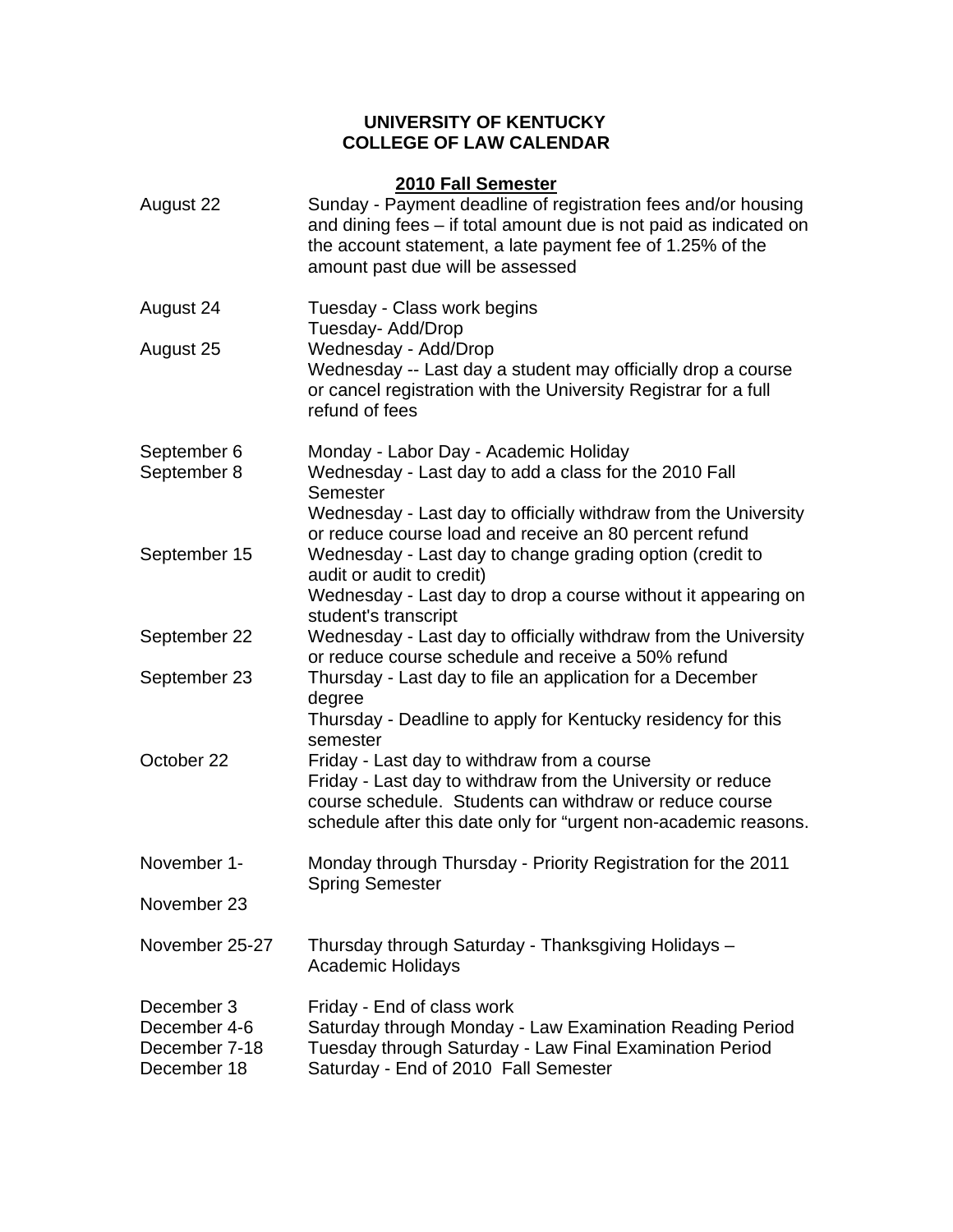## **UNIVERSITY OF KENTUCKY COLLEGE OF LAW CALENDAR**

# **2011 Spring Semester**

| January 10      | Monday - Add/Drop                                                                                                                                                                                                                   |
|-----------------|-------------------------------------------------------------------------------------------------------------------------------------------------------------------------------------------------------------------------------------|
|                 | Monday - Class work begins                                                                                                                                                                                                          |
| January 11      | Tuesday - Add/Drop<br>Tuesday - Last day a student may officially drop a course or                                                                                                                                                  |
|                 | cancel registration with the University Registrar for a full<br>refund of fees                                                                                                                                                      |
| January 17      | Monday - Martin Luther King Birthday - Academic Holiday                                                                                                                                                                             |
| January 19      | Wednesday - Last day to add a class for the 2011 Spring<br>Semester                                                                                                                                                                 |
| January 22      | Saturday- Payment deadline of registration fees and/or<br>housing and dining fees if total amount due is not paid as<br>indicated on the account statement, a late payment fee of<br>1.25% of the amount past due will be assessed. |
| February 2      | Wednesday - Last day to change grading option (credit to<br>audit or audit to credit)                                                                                                                                               |
|                 | Wednesday - Last day to drop a course without it appearing on<br>student's transcript                                                                                                                                               |
| February 9      | Wednesday - Last day to officially withdraw from the University<br>or reduce course schedule and receive a 50% refund                                                                                                               |
| February 10     | Thursday - Last day to file an application for a May degree<br>Thursday - Deadline to apply for Kentucky residency for this<br>semester                                                                                             |
| March 1         | Tuesday - Last day for submission of application for admission<br>for 2011 Fall Semester                                                                                                                                            |
| March 11        | Friday - Last day to withdraw from the University or reduce<br>course schedule. Students can withdraw or reduce course<br>schedule after this date for "urgent non-academic reasons"                                                |
| March 14 - 19   | Monday through Saturday - Spring Vacation - Academic<br>Holidays                                                                                                                                                                    |
| March 28 -      | Monday through Tuesday - Priority Registration for the                                                                                                                                                                              |
| April 19        | 2011 Summer Session and 2011 Fall Semester                                                                                                                                                                                          |
| April 22        | Friday - End of class work                                                                                                                                                                                                          |
| April 23-25     | Saturday through Monday - Law Examination Reading Period                                                                                                                                                                            |
| April 26- May 7 | Tuesday through Saturday - Law Final Examination Period                                                                                                                                                                             |
| May 6           | Friday - Law Commencement                                                                                                                                                                                                           |
| May 7           | Saturday - End of 2011 Spring Semester                                                                                                                                                                                              |